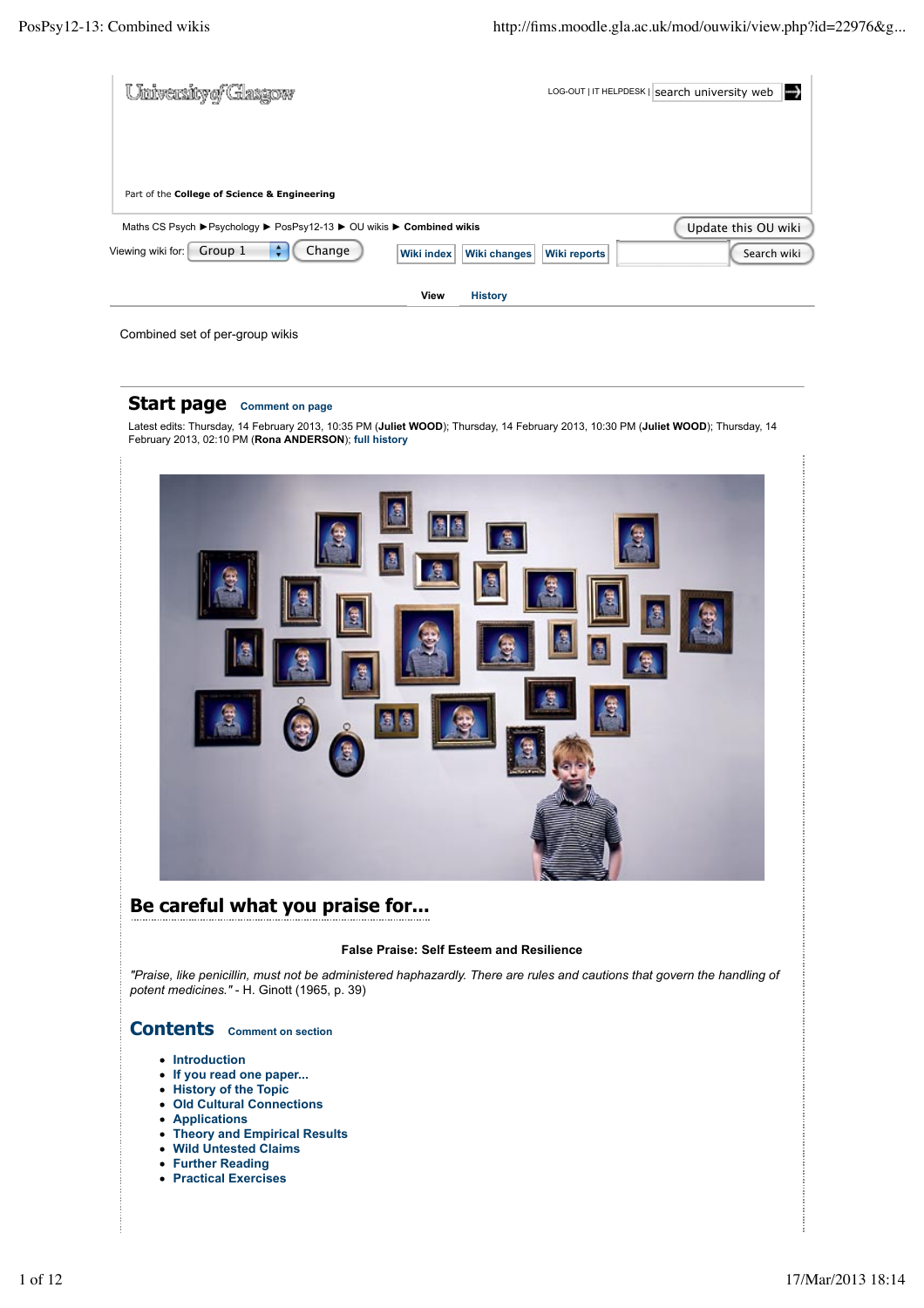### **Introduction Comment on section**

**Praise** has been recognised as playing an **important role in personal development** for for a long time, with references to the value of praise found as historically as the Bible. The use of **praise is very powerful**, but it is important to use praise correctly. False Praise is where praise is used incorrectly and this can have a long term negative impact on the **self-esteem and resilience**. False praise has been described in the Urban Dictionary as:

*"After the new intern finished that menial task, the boss gave her a soccer trophy just so she would feel appreciated."*

### **(Urban Dictionary)**

While it is recognised that **praise is important for everybody**, research on praise has largely been focussed on **education** and praising children for academic **achievement**. The correct use of praise is the topic of a lot of academic discussion, but when used correctly can promote ideas and attitudes that can help people over a lifetime. False praise can be synonymous with **flattery**, which some modern philosophical theorists name as moral deception (Eylon and Heyd, 2008). However, flattery consists of an **exaggeration in the content**



**of the complimentary attribution** to another person so unlike false praise may be appropriate for the situation. The application of fair and consistent praise can help to build greater resilience, the importance of which is outlined below:

*More than education, more than experience, more than training, a person's level of resilience will determine who succeeds and who fails. That's true in the cancer ward, it's true in the Olympics, and it's true in the boardroom.*

(Dean Becker, see Coutu, Harvard Business Review, May 2002)

The importance and relevance of praise, and false praise, are popular topics for discussion in the **media**, however, a lot of the **popular information** available is fairly unsubstantiated, and is not much use in practical application.

The practical application of studies into praise is normally in education, where it is important for teachers to know the **best way to motivate children**. There are several different methods proposed for using praise in education, but they have a lot of similar features.

**Back to Top**

**If you read one paper... Comment on section**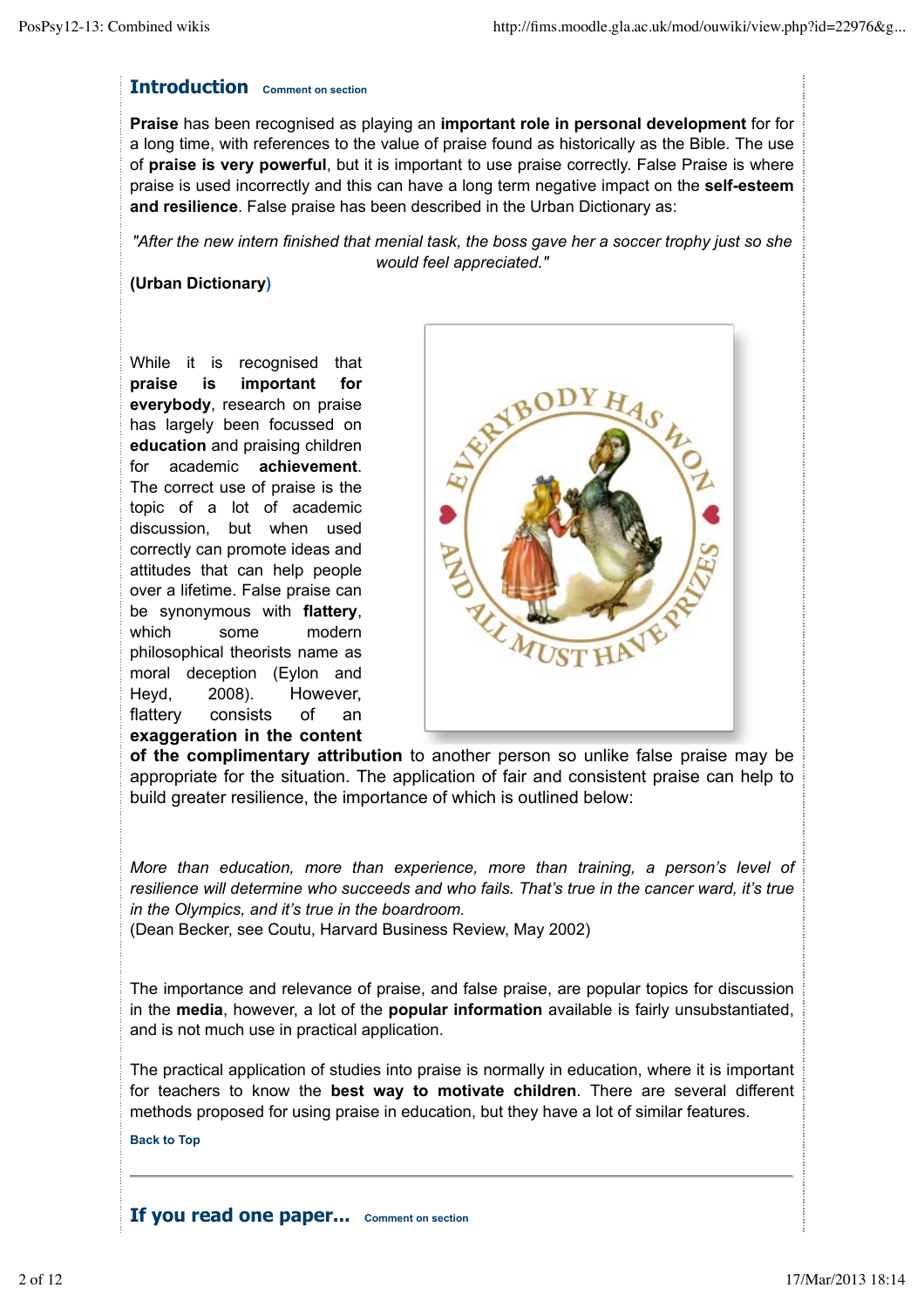Bayat provides a comprehensive review of the areas of false praise and how this relates to aspects of a child's development, including self esteem. The cultural roots of praise are discussed and recommendations for best practice are provided.

Bayat, M. (2010). Clarifying Issues Regarding the Use of Praise With Young Children *Topics'in'Early'Childhood'Special'Educa4on***,!***31***(2),!121–128.!doi:10.1177/0271121410389339**

Find the paper **here**

### **History of The Topic Comment on section**

In the 1970s self-esteem was increasingly becoming a popular psychological topic, the development and rise in popularity of the subject is referred to as the **self-esteem movement**. Elements of the movement are suggested to have risen from the civil rights movement, the growth of the desire for the individual to be who they want. Self-esteem changed from being a **personal and individual problem**, to something which society should be able to manipulate and find the ideal level. The self-esteem movement led to the emergence of many claims of plentiful benefits from **boosting the self-esteem** of the youth; achieved by means such as self-appreciation sessions. Benefits advocated included social and psychological such as depression. The promoter of the movement Nataniel Branden declared that *"self-esteem has profound consequences for every aspect of our existence"*. The main impact of the self-esteem movement was in **educational psychology**. Education sectors began to adopt theories behind the self-esteem movement; the State of California went as far as to create a "Self-esteem Task Force" for their schools.



The wealth of the self-esteem research has thus focused on the role of **children's self-esteem in the classroom** and how this affects their performance. From there the self-esteem movement expanded into research into **praise** in the classroom and how **false praise** and unwarranted self-esteem boosts may positively or adversely affect a child (Baumeister et al., 2003).

Early psychological theory promoted the idea of positive praise and its usefulness in controlling and **improving the behaviour of children with special needs** (Zimmerman & Zimmerman, 1962). The positive use of praise extended to use in adults with Dale Carnegie promoting it as **a way to gain friends** (Carnegie, 1998). However the benefits of praise soon came under question, when research began finding that false praise could have a **negative impact** on children's outcomes (Mueller & Dweck, 1998). Graham (1990) found that praise when given whilst children are completing relatively easy tasks can lead to bad performance. Baumeister also agreed that there were negative effects of praise which can **adversely affect performance and motivation** (Delin & Baumeister, 1994) for example through making children more self-conscious (Baumeister, Hutton & Cairns, 1990).

The self-esteem movement suffered a similar fate to the early research of praise. By the 1990s, research by such prominent figures as Baumeister and Seligman had suggested that heightening

self-esteem was **not the wonderful solution** to the problems as they had first thought. The promising results at the start of the movement were **inconsistent and glorified**, and it was now suggested self-esteem boosts could lead to depression. More current research by Twenge (2006) further dismissed the self-esteem movement, acknowledging the possibly damaging affects of the misdirection of self-esteem programmes.

The growth of positive psychology lead to a desire to understand how and why people **remained happy** with their lives **despite difficultie**s. One of the theories that came from this was **resilience** theories. Early research focused on children who were surviving and developing well psychologically despite their disadvantageous and sometimes high risk living environments. The first notions of resilience in children suggested that they were survivors who were special so they could adapt to their poor conditions, an early article on resilience by Pines (1975) was titled **"the invulnerables"**. However these early theories were actually found to be misleading and in reality resilience became thought to be a much more ordinary aspect of the human make up (Masten, 2001). Now resilience is thought to be a **coping method** that all children have, and is part of coping with both out of the ordinary situations and the average growing up problems. Resilience research has expanded so that useful findings from resilience research can be applied in real life, our ability to be resilient is seen to benefit us positively and should be utilised in difficult situations. Resilience has become an important part of the science of positive psychology and how as humans we remain happy (Seligman & Csikzentmihalyi, 2000).

Although the ideas of how **praise, self-esteem and resilience** should be utilised have changed since they first became important ideas within positive psychology, they are still popularly applied within educational situations. They have similarities to other educational program's such as **the strength-based approach**. The strength-based approach in education encourages children to focus on their strengths to attain their goals, which similarly to praise and self-esteem could produce negative effects. In the strengths approach critical theories suggest that if one ability is focused on too greatly then other abilities are weakened and will not flourish (Grant and Schwartz, 2011). Also if the praised or desired goal is not reached, self-esteem may be damaged. Similarly if a child is praised incorrectly then they will focus their efforts in one area and their other abilities will suffer. If they fail to succeed in the praised area, this could also have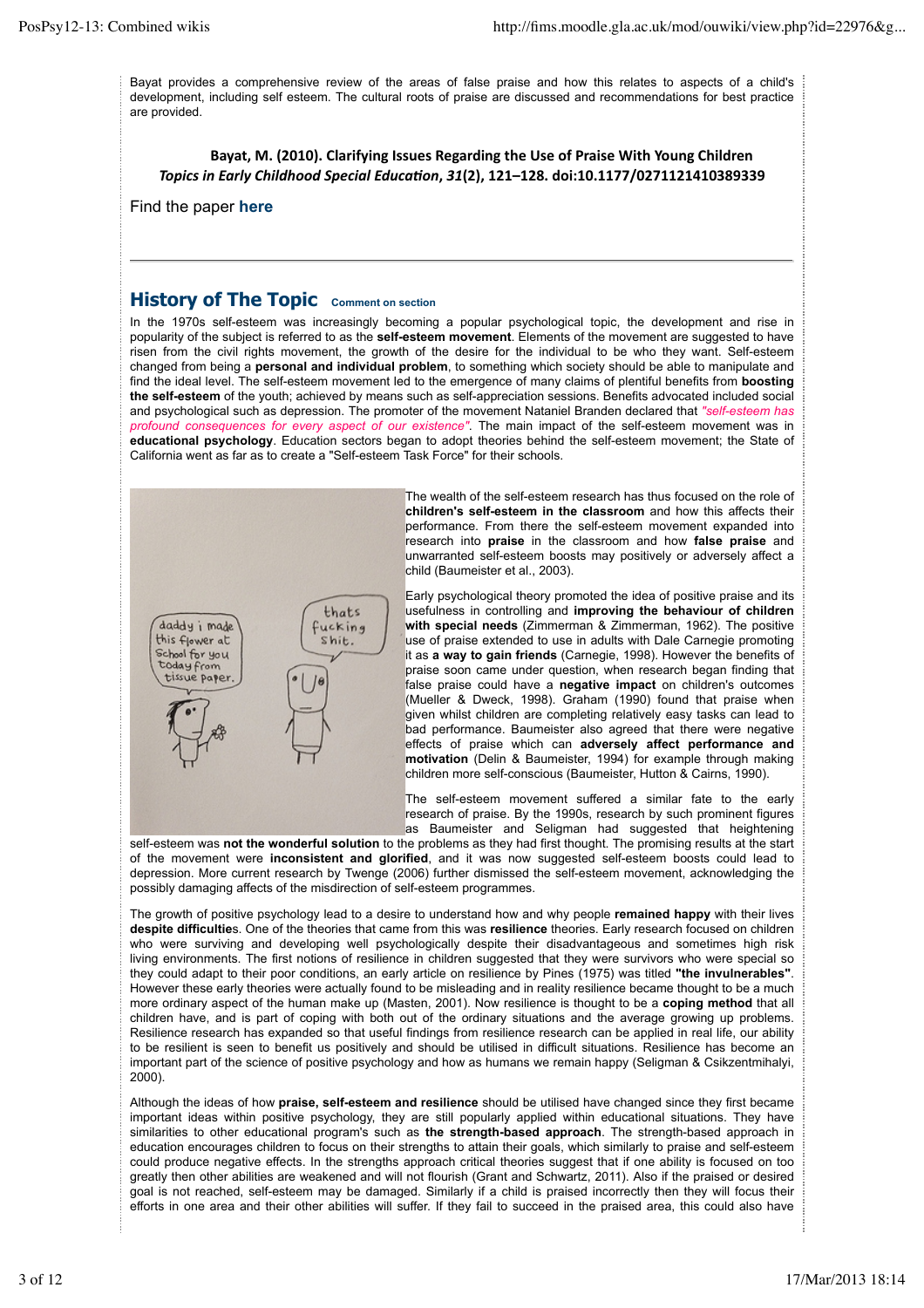a detrimental emotional affect and lead them to be less encouraged in the future to achieve. The strength-based approach also like resilience, encourages children to focus on the strengths so that they thrive in difficult situations, a growth of their resilience for this reason it is often used as social care strategies (Powell et al., 1997).

**Back to Top**

# **Old Cultural Connections Comment on section**

Across several **religious traditions**, praise is a well engraved concept that can be observed in the bible's scriptures and psalms. For example, according to Psalm 100, our natural response to being in the holy presence of God should be to praise and adore him. This is a clear demonstration of worship present in religion and it can also be assumed that God wants to be praised unconditionally. In fact, **praise** has been described as an essential emotion to cultivate and maintain in followers, and it is viewed as a **universal religious statement** (Emmons and Kneezel, 2005). Religious affiliation has been associated with many personal characteristics such as self-esteem and resilience. In a study by Sherkat and Reed (1992) it was shown that church attendance increased **self-esteem** and not simply due to the social support that religious groups may provide, but for the act itself. Religion has also been associated with **resilience** and studies have tried to understand how it impacts people after crisis. Resilience can be understood as the capacity of people and communities to overcome adversity move on and recover. During the late  $18^{th}$ century, Philippe Pinel is thought to have introduced the concepts of resilience and recovery to the field of **psychiatry** and **mental health** (Davidson et al., 2010).

However, this was only systematically studied considerably later, during the  $20<sup>th</sup>$  century (Rutter, 1985). Resilience has been associated with **spirituality**. Connor et al (2003) define spirituality as a belief in a transcendent power separate from one's own existence. In their study they found that spirituality is more likely a **coping method** during times of high stress **instead of a protective factor** against post-traumatic stress disorder.

#### **Resilience, Praise and Self-Esteem Across Cultures**

A shortcoming in the literature is that research on resilience has mainly focused on **western cultures**. The outcomes are mainly related to individualistic aspects of resilience, and there is a failure to acknowledge a difference in definition of the concept across different cultures (Ungar, 2008). The author believes that resilience should be a culturally embedded concept that looks more widely at good outcomes after adversity. He proposes that resilience should include global as well as **cultural and contextual aspects**. This therefore means that outcomes should be sensitive to all of these aspects and take into consideration which will be the most important for those concerned.

The same is true for psychological wellbeing in general. Ryff (1989) suggested that for positive psychological functioning to occur, one needs to maintain positive attitudes towards oneself. This is consistent with having high **self-esteem**, which is another concept that might not be appropriate cross culturally because society might not attribute much value to the "self" (Christopher, 1999). Instead, in collectivist cultures such as China, Japan and Taiwan, modesty is the norm while others reciprocate with **evaluation and praise**. These views suggest that in non-western cultures, praise and self-esteem are less seen as a right but something that is **conquered** (Christopher, 1999).

**Back to Top**

### **Applications Comment on section**

The applications of the findings from the literature around false praise are most pertinent to the areas of **educational psychology** and child development. Carol Dweck , as mentioned previously, is one of the most eminent researchers in this field and has taken her research beyond simply reporting the effects of false praise, to developing practical resources which can be used by teachers and parents.

As mentioned above, Dweck's model relies upon the existence of two mindsets about our beliefs about our own abilities and intelligence. In a recent interview Dweck defined the **fixed and growth mindsets**:

*"In a fixed mindset students believe their basic abilities, their intelligence, their talents, are just fixed traits. They have a certain amount and that's that, and then their goal becomes to look smart all the time and never look dumb.*

*"In a growth mindset students understand that their talents and abilities can be developed through effort, good teaching and persistence. They don't necessarily think everyone's the same or anyone can be Einstein, but they believe everyone can get smarter if they work at it."*

**"Stanford University's Carol Dweck on the Growth Mindset and Education"** . *OneDublin.org*. 19/06/2012

Dweck believes that by praising a child for their intelligence ("You are very clever", "You are good at that"), parents and teachers encourage the child to have a fixed mindset and to attribute all success but also all failure to themselves personally. Those who are praised for their effort ( "You tried really hard at that", "That was a good way to do it") are encouraged to believe that by applying effort they are doing well . It also means that all students, not only those who ultimately attain the final goal of the task, can receive praise. This leads not only to an increase in academic achievement but also to an **increase in self-esteem and resilience** (Dweck, 1999).

Dweck and her collaborators have developed programs for both teachers and students. The student program is referred to as "Brainology" and places an emphasis on teaching children a growth mindset. This program emerged from the paper by Blackwell, Trzesniewski, & Dweck,(2007 ), in which they demonstrated that intervention programs which taught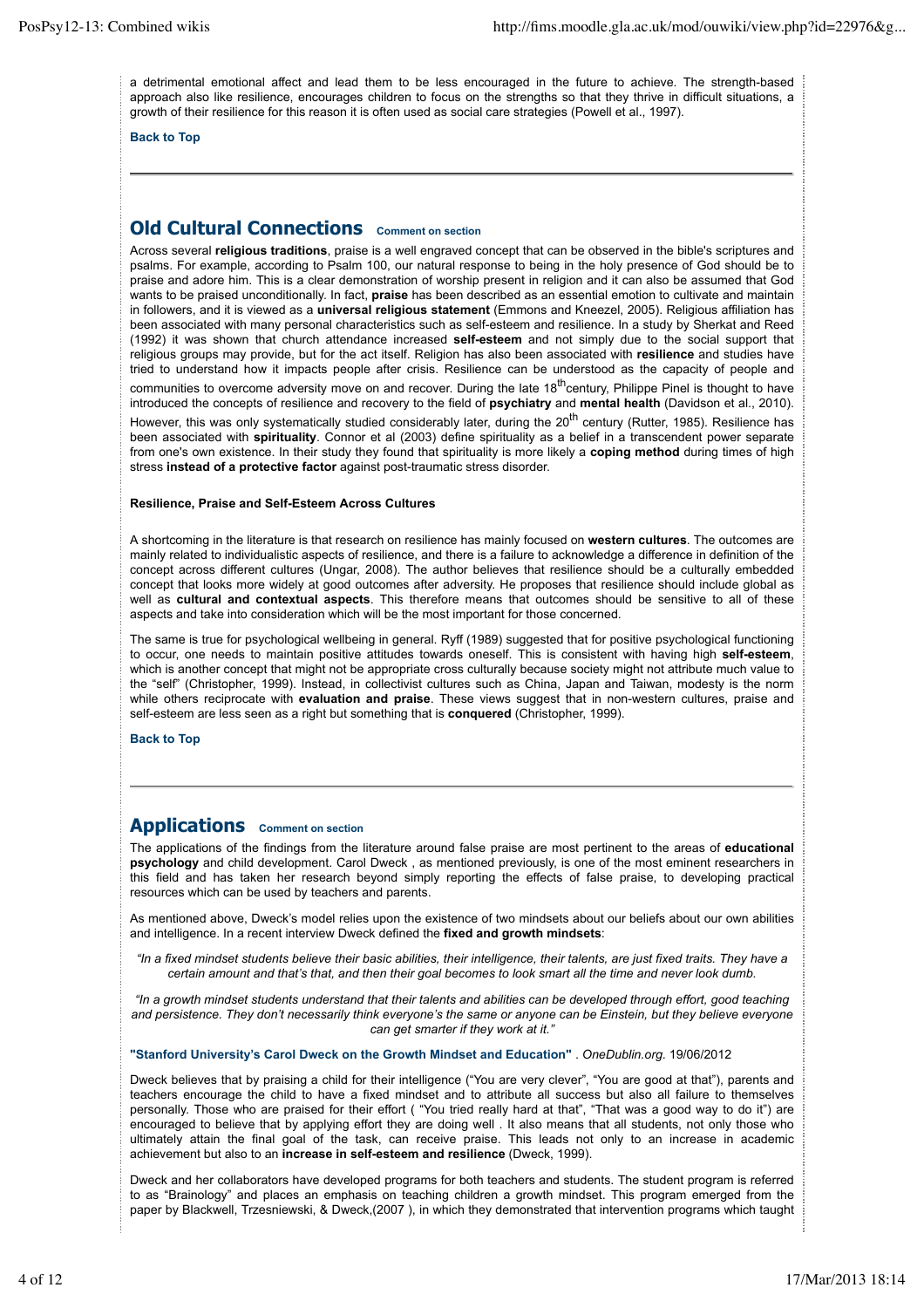children a growth mindset and encouraged them to engage with their learning improved the childs academic motivations and achievements. The experimental group who experienced the intervention showed an increase in their classroom motivation as well as in their grades, but also showed improved resilence to change when transitioning from one school phase to another. (Blackwell, Trzesniewski, & Dweck, 2007 )

In this clip, Dweck describes how a growth mindset can be taught to students, and how this can help to improve the student's outlook on their studies.

For further information on the Brainology program, including video demos of the software used, see Dweck website; **http://www.mindsetworks.com/**

There is evidence besides that of Dweck and her collaborators that an incremental theory of intelligence has a positive effect on students (e.g. Jones et al 2012). There are those however who feel that Dweck approach is too simplistic and does not take account of confounding variables, such as contentiousness. Furnham et al (2002) demonstrate that conscientiousness and its related attributes can account for the beliefs an individual holds about their own ability.

Aside from Dweck's programs, there are few other interventions which aim to change the way in which children respond to praise. There are however, a small number of programs which aim to improve children's resilience levels. One such program is the **UK Resilience Program**, which applied the Penn Resiliency Program to a large cohort of UK school children. the children received workshops on cognitive-behavioural and social problem solving skills to challenge negative beliefs and employ better **coping mechanisms in adverse situations.** The analysis of the outcomes of this intervention showed however that although there were improvements in children's attendance level and depression scores, these effects were short lived.There was some evidence in the qualitative analysis of individual benefits to children, the extent of these benefits is unknown (Challen et al 2011).

There are many proponents of Dweck's approach, although it can be incredibly difficult to decipher the true accomplishments of this method from the **propaganda.** However, in the absence of any other coherent approach to a practical application of effective praise for children , Dweck's model would seem to be the most viable approach.

**Back to Top**

### **Theory and empirical results: What is the evidence? Comment on section**

When searching for **literature** regarding this theory, it is hard to find any empirical evidence that does not relate to an **academic context**: there is a scarcity of empirical literature concerning the effect of false praise on self-esteem and resilience in an **everyday context**.

*Definition of praise?*

**Praise** however, is inherently difficult to define and measure by nature and as such, it is hard to know how false praise is quantified and thus would be tested, which could have led to the lack of literature outside of the education context. As educative contexts are relatively more controlled it is easier to study the effects of false praise. According to the Oxford English Dictionary praise can be defined as the **expression of approval or admiration for someone or something** (**http://oxforddictionaries.com/definition/english/praise**), however, few of the articles that discuss whether the use of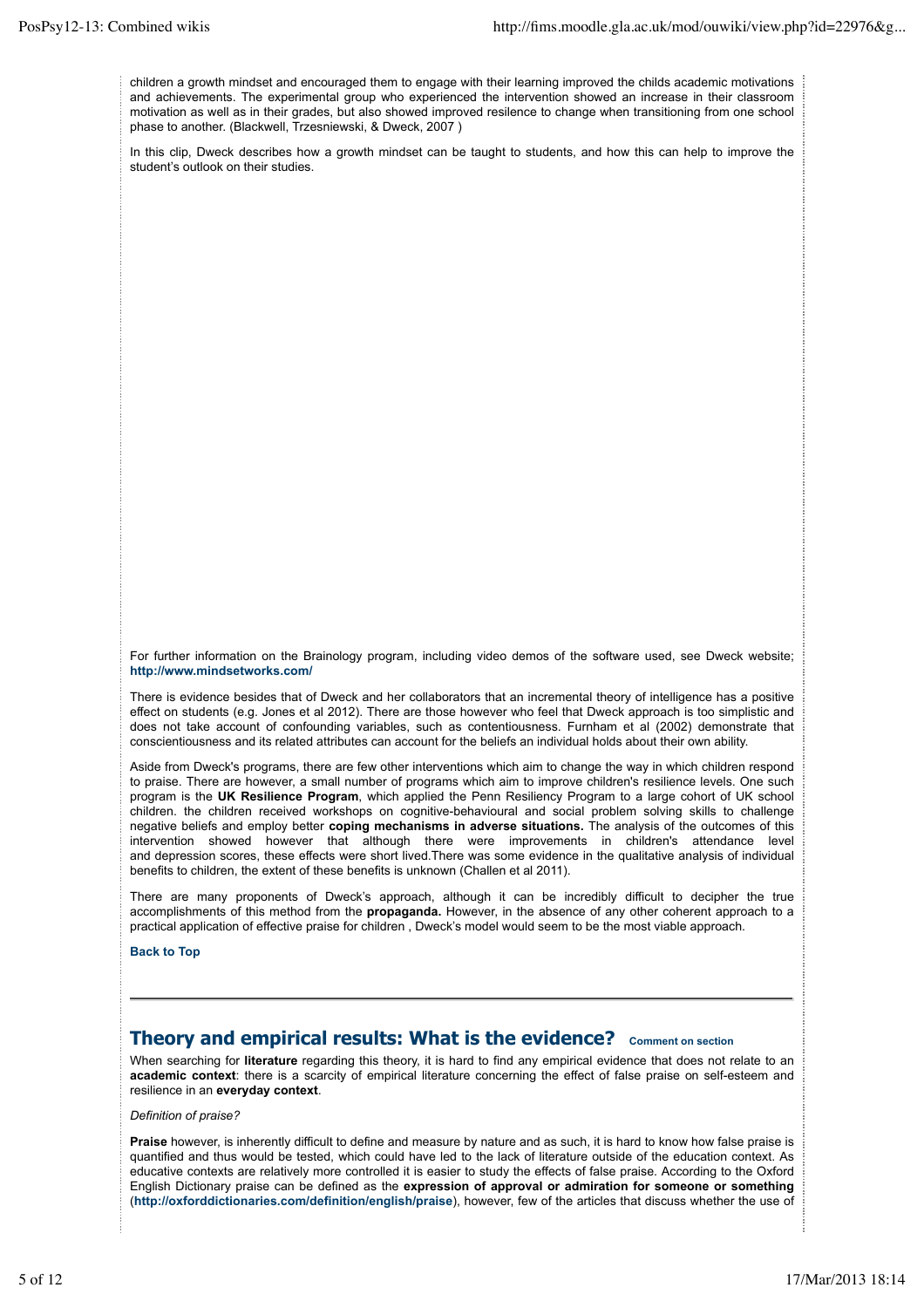praise is appropriate as a method of raising self-esteem define what they mean by praise or false praise and the **form** that this would take, apart from in the work of Carol Dweck.

#### *False Praise and Academic Achievement*

It is thought that false praise that has been encouraged in the '**self-esteem movement**' has had the effect of lowering **achievement** as those who are always told they are doing well, even when they are not, will fail to exert the **effort** needed to improve their grades.

For **Carol Dweck** and her collaborators, false praise has been defined as that given for doing well, rather than exerting effort (Mueller and Dweck, 1998). Hence, they have put forth the idea that praise should be used **selectively** to encourage an incremental view of intelligence, which is meant to lead students towards becoming more self-sufficient and motivated learners. Dweck has outlined 'mindsets', which relate to individuals' beliefs about their abilities as either fixed (**entity theory**) or malleable (**incremental theory**). This view is outlined in the video below:

It is posited that these beliefs are sources of individual differences in goal orientations, which in turn affect achievement.It is thought that "entity" theorists perceive their abilities as **fixed** and tend to adopt performance goals, seeking to **display their competence**; their "incremental" opposites, on the contrary, adopt learning goals, in which they seek to understand and master something new, and, thus, **increase their competence**. Dweck's mindsets theory has been successful in predicting student motivation and approach to learning, in that, although a student's view on their intelligence does not affect achievement directly, it is mediated by student's choice of learning strategies and hence **affected achievement indirectly** (Blackwell, Trzesniewski and Dweck 2007). Nonetheless in this particular study a belief in a fixed mindset meant student's grades did not change but belief in an incremental mindset saw grades improve and so praising for this mindset could have a positive impact. This intervention has also been successfully used to close academic achievement gaps between groups of students (Good, Aronson and Inzlicht, 2003).

#### *Praise and Self-esteem*

It is also suggested that unconditional praise can lead to **inflated self-esteem** and **poorer resilience**, as students will be more vulnerable to setbacks. The relationship between praise and self esteem seems particularly hard to unpick, as an extensive literature review by Baumeister et al, (2003) found little evidence that interventions aimed at raising self-esteem had had an impact and that the link between self-esteem and academic performance was hard to quantify. Any studies that found that high self-esteem had a positive affect on achievement generally found **small effect sizes** and some found that self-esteem artificially boosted by means of false praise could have a detrimental effect on achievement. However, among **populations with behavioural, emotional and learning difficulties** it would seem that increased use of positive praise can have a **positive effect on self-esteem** (Swinson and Cordig, 2003)

#### *False Praise and Resilience*

It would seem that false praise, as defined by Dweck and colleagues, can affect student's **resilience**, as it is suggested those with an 'entity mindset' will be more vulnerable to negative feedback, given that they tend to aim for competence displays and believe that their performance reflects their intelligence. In a study whereby the student's view of intelligence was measured and then their ability to remember correct answers having been given **negative feedback** was also measured, it was found that those with an incremental mindset were better at

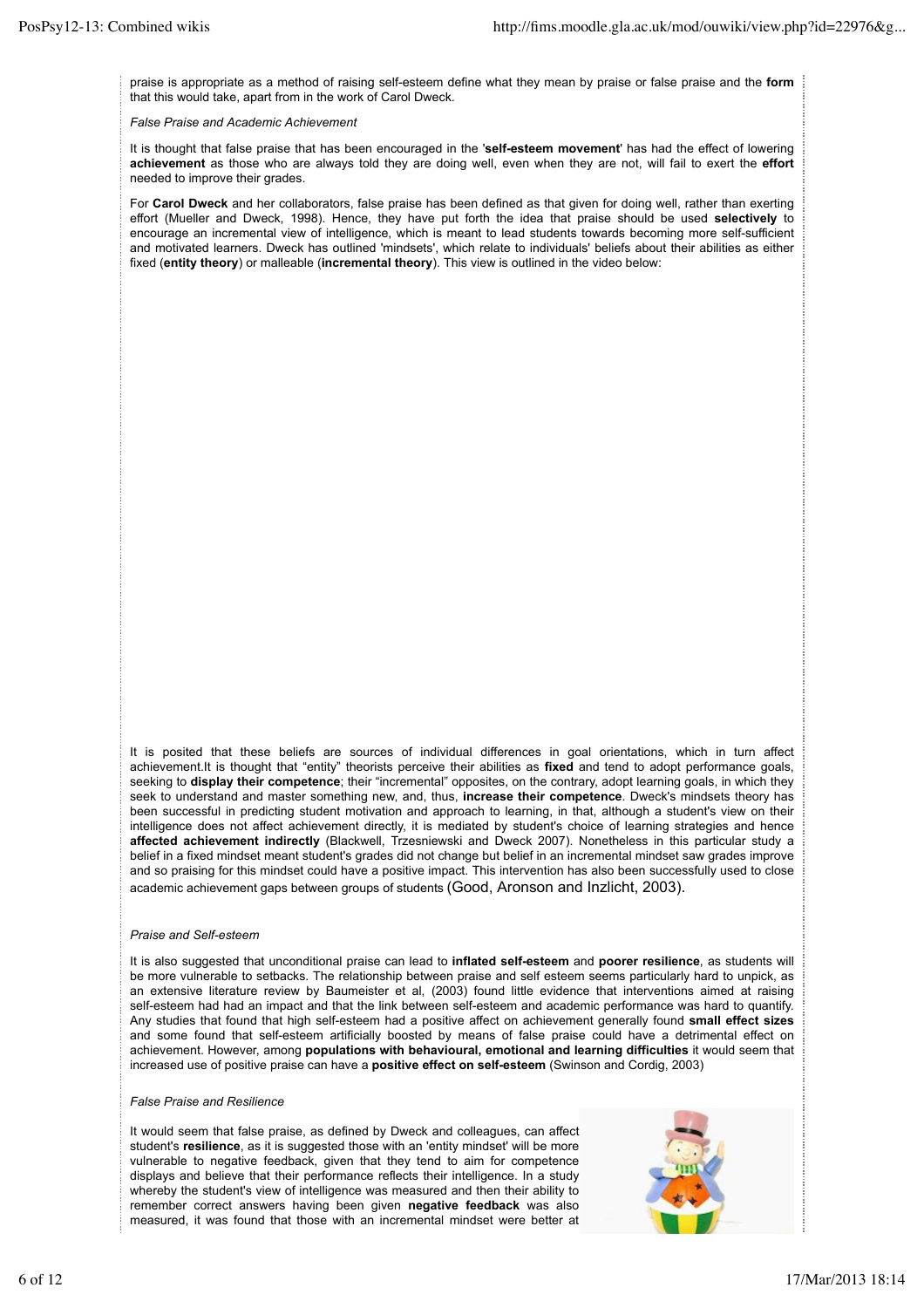remembering correct answers supplied to them after having been given the negative feedback (Mangels et al, 2006). Outside of Dweck's work, the relationship between resilience and praise seems to remain untested.

#### *Self Esteem and Resilience*

The relationship between **self-esteem and resilience** is also hard to quantify. Baumeister and Tice (1895) investigated the relationship between self-esteem and resilience by measuring motivation to pursue a task after **success or failure**. In one task, they found that people with high self-esteem were more **motivated after success** and those with low self-esteem performed better after failure. In a second task, those with high self-esteem actually performed better after humiliating failure.

Indeed, in a recent article examining whether a resilience intervention for children would have any effect, there was only one small mention for self-esteem and that was with regard to peer-relations (Waaktaar, Christie, Borge and Torgersen, 2004). High self-esteem has been found to be a protective factor against stress and depression as adolescents with high self-esteem were more resilient (Dumont and Provost 1999).

Hence, it is hard to state the relationship between false praise, self-esteem and resilience but it is clear that most advise praise to be used carefully and selectively in order to assure it effects are not detrimental. There are some however, who have jumped on this idea, condemning praise as dangerous, see the section below for some of these claims.

**Back to Top**

# **Wild Untested Claims Comment on section**

As discussed, it is difficult to define the relationship between false praise, resilience and self-esteem as there are many gaps in the research of false praise, yet discussion of how and when to praise children has entered the public domain. This has created many untested claims which are discussed in popular websites and on-line magazine without much empirical evidence to back up the claims.

Kohn (2001) presents us with 5 reasons not to say "good job", yet these claims have very little convincing evidence to support them. Kohn argues that praising children: **manipulates and exploits** them into **fulfilling adults agenda**, creates "**praise junkies**", **steals children's pleasure**, results in **lack of interest and motivation**, and finally **reduces achievement**.

#### *Praise manipulates and exploits:*

The suggestion that **praise manipulates and exploits children into fulfilling adult agendas** is a very negative way to examine praise. In this mind set, praise could be seen as the similar to punishment, in the way that it reinforces behaviours. Yet, the fact that praise is a positive force has being neglected here. Praise has been found **to raise self-esteem** (Felson & Zielinski, 1989), and so can be seen as a form of positive reinforcement. There is a lack of examination in research of what praise actually is and its effects. Before we condemn praise as a negative force, we need to further exam it, particularly in non-academic settings.

#### *Praise creates "Praise Junkies".*

Some suggest that if we **praise too often children will depend on our evaluations**. Twenge and Campbell found that "Generation Me" (those born in the 1970s, 80s, and 90s) are more narcissistic, have higher self-esteem, and a higher need for praise than previous generations. An Article in the **Wall Street Journal** claims that the characteristics of Generation me are due to the generation being showered praised which has created "**praise junkies**". Infants who are praised too often may be less likely to develop their own judgements and may measure their worth in terms of what others think. Yet these claims are **untested** and there is little mention of praise junkies in academic peer reviewed literature, but still the idea has made its way into the public domain.

#### *Praise steals Children's pleasure.*

Kohn suggests that by praising a child you are **taking away the pleasure and pride that they feel for their achievement**. However, there appears to be **little empirical evidence to back up this claim,** and the claim could be very damaging to the relationship between parent and child if implemented. Not praising children for good work may come across as aloof and rejecting of their needs, which could create an insecure-avoident attachment style (Ainsworth, 1979). Praise may in fact help children to understand what is **valued**, and that their parents are **proud** of them. Before we make this claim, children's reactions to praise must be examined in more depth

*Praise results on a lack of interest and motivation.*

**Praise takes away from enjoyment of a task by stopping the task being valuable in its own right.** Although there is evidence that praise for prosocial behaviour has a negative correlation with actual prosocial behaviour (Grusec, 1991), this does not mean that praise is reducing the action, as **correlation does not mean causation**. It is possible that parents are aware of their children's lack of prosocial behaviour, so praise it more often to help reinforce it. In classroom observations, praise has been positively correlated with shorter task persistence, more eye-checking with the teacher, and inflected speech such that answers have the intonation of questions (Rowe, 1974). Once again it is possible that children who display these behaviours are praised by their teachers more often as a form of reassurance. The idea that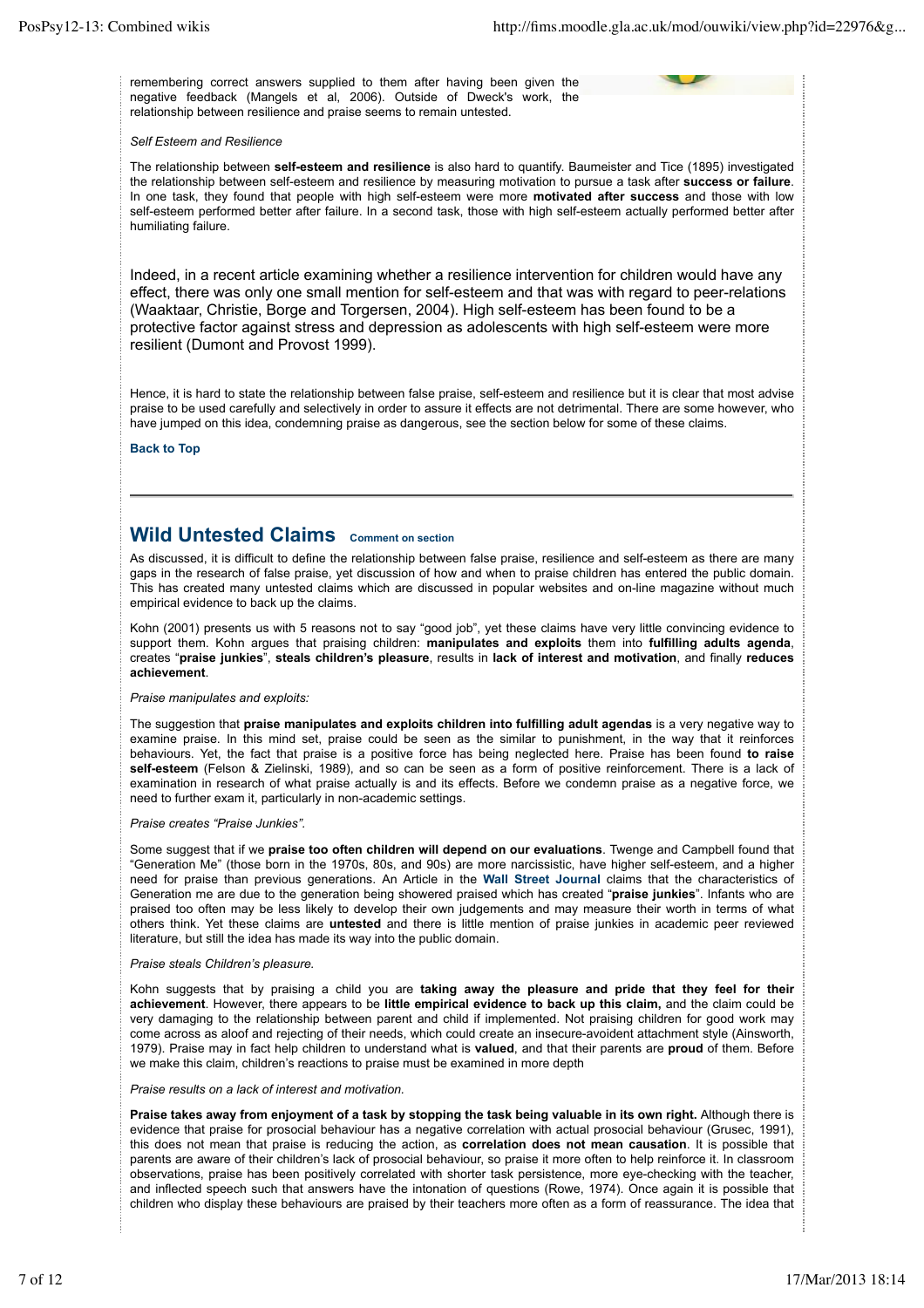praise reduces intrinsic motivation for actions, and rather replaces the pleasure of the task with pleasure for praise needs to be explored in more depth before this claim can be made.

*Praise reduces achievement.*

Praise is argued to raise self-esteem, yet **self-esteem in general does not appear to be related to achievement** (Baumeister et al., 2003), and there is no empirical evidence which suggests that praise is related to achievement. However, high sell-esteem has a strong correlation with **happiness**, (Baumeister et al., 2003) and although causation is not established here, surely if praise raises self-esteem which has a high correlation with happiness we should aim to raise the self-esteem of children.

The wild claims of Kohn (2001) have **not been extensively examined empirically**, and so, could be damaging to the development of children if they are to be practised without first exploring their effects. The type of praise Kohn is describing is also not defined. Dweck's research has shown us that false praise can be damaging to children resilience, but this idea has been adopted across all forms of praise in much of the public domain. Magazines and on-line articles warn of the perils of praising, rather than highlighting the difference between praise and false praise. Different types exist and may have different effects. There is: ability praise, effort praise, descriptive praise and controlling praise, all of which are likely to affect the development of children in different ways. Without defining the type of praise used, important effects of different types of praise may be missed out.

**Back to Top**

# **Practical Exercises Comment on section**

Most of the advice on giving praise is directed towards praising children to enhance their self-esteem. Brophy (1981) argues that false praise is not useful, and children should be praised for specific achievements. However, she argues that praise should be tailored to specific achievements for each child, and different things may be noteworthy indifferent students. This is adapted from her twelve point plan for productive praise.

· Praise should be given for specific reasons, no trandomly and unsystematically

*· "You did well on that maths page"*

· Praise should be specific to the particular achievement

*· "You did well on the multiplication section"*

· Praise should vary from task to task, and be tailored for specific achievement

*· "I know you have struggled with multiplication before, but you have done much better"*

· Praise should be given for attainting specific criteria, which can include effort, but not for general participation in a task.

*· "You finished the entire page before lunch, that was good"*

· Praise should relate back to students own abilities at a specific task

*· "You have clearly been studying your times tables"*

· Students should be able to use praise to evaluate and improve their abilities, but not compare themselves to others.

*· "You have done better at the multiplication than you did last week"*

· Praise should relate back to specific students accomplishments and improvements

*· "You know your 5 times table better than you did last week"*

· Praise should be for noteworthy accomplishments, or difficult tasks

*· "This maths page was a big step up for you, and you managed it"*

· Praise should link effort and success, and point to potential success in the future

*· "You tried really hard for this task, it shows what you can do if you concentrate"*

· Praise should encourage students to foster effort on tasks for their own reasons, rather than external reasons.

*· "Do you feel happy that you have done so well in this task?"*

· Praise should focus students on their own task relevant behaviour

*· "You practiced, so that meant you did better at this task"*

· Praise should encourage students to develop task relevant behaviour in the future.

*· "If you practice in the future you can do more maths tasks well"*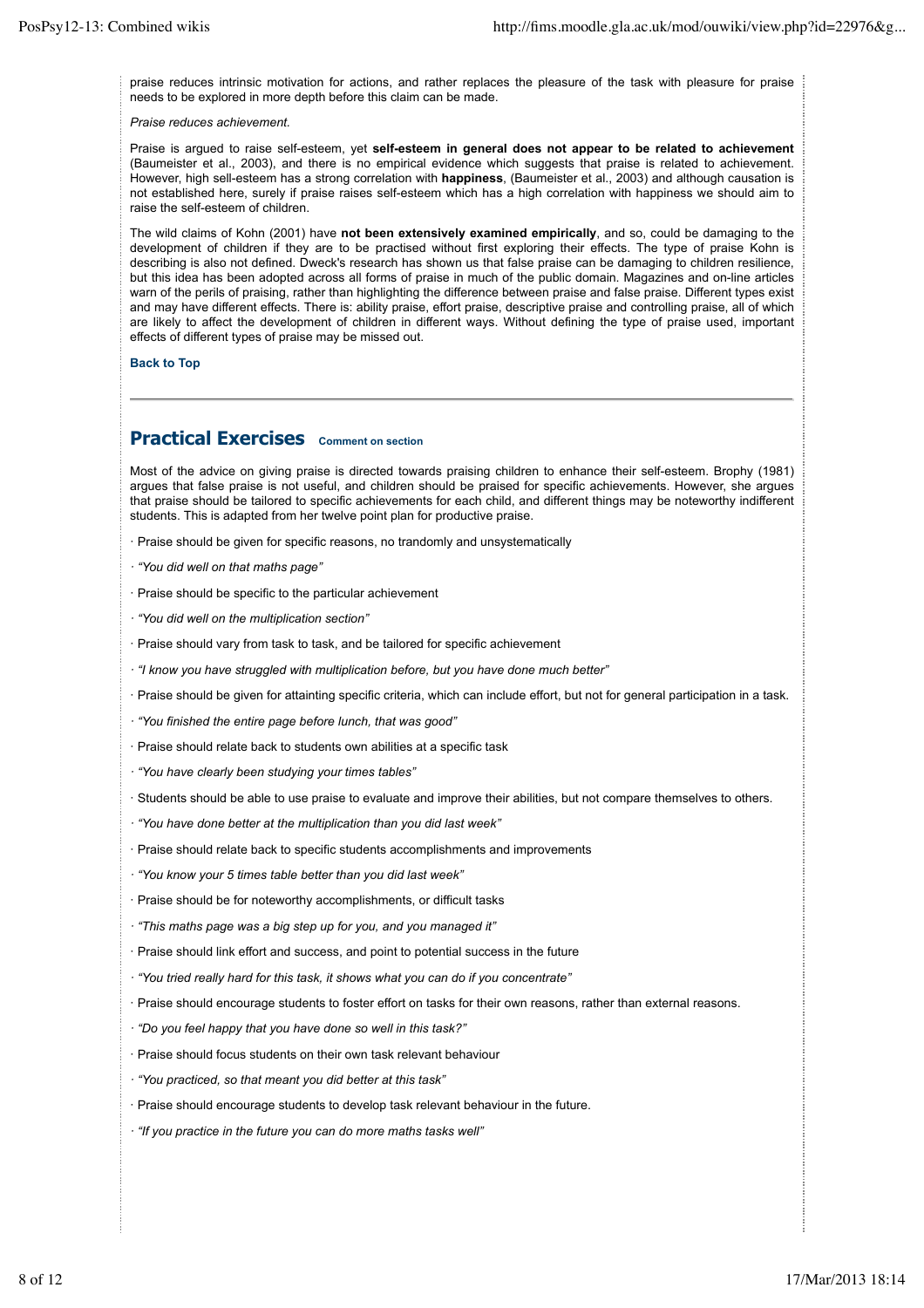**Back to Top**

# **Further Reading Comment on section**

Here are some links to some of the most worthwhile materials:

Carol Dweck's Intervention Programme - **http://www.mindsetworks.com/**

How this topic has infiltrated the public domain **- http://www.alfiekohn.org/parenting/gj.htm**

A BBC article on praising constructively - **http://www.bbc.co.uk/health/physical\_health/child\_development /primary\_praise.shtml**

Carol Craig's resources on resilience - **http://www.centreforconfidence.co.uk/pp/overview.php?p=c2lkPTU%3D**

A review from Carol Dweck on her research **- http://www.ascd.org/publications/educational-leadership/summer08 /vol65/num10/The-Perils-and-Promises-of-Praise.aspx**

An older article on strengthening self-esteem in children **- http://www.perpetualpreschool.com/dlc\_selfconcept /self5.pdf**

The effects of Dweck's praise intervention **- http://www.stanforduniversity.info/dept/psychology/cgi-bin/drupalm /system/files**

**/Implicit%20Theories%20of%20Intelligence%20Predict%20Achievement%20Across%20an%20Adolescent%20Transition.pdf**

Praise in the popular media -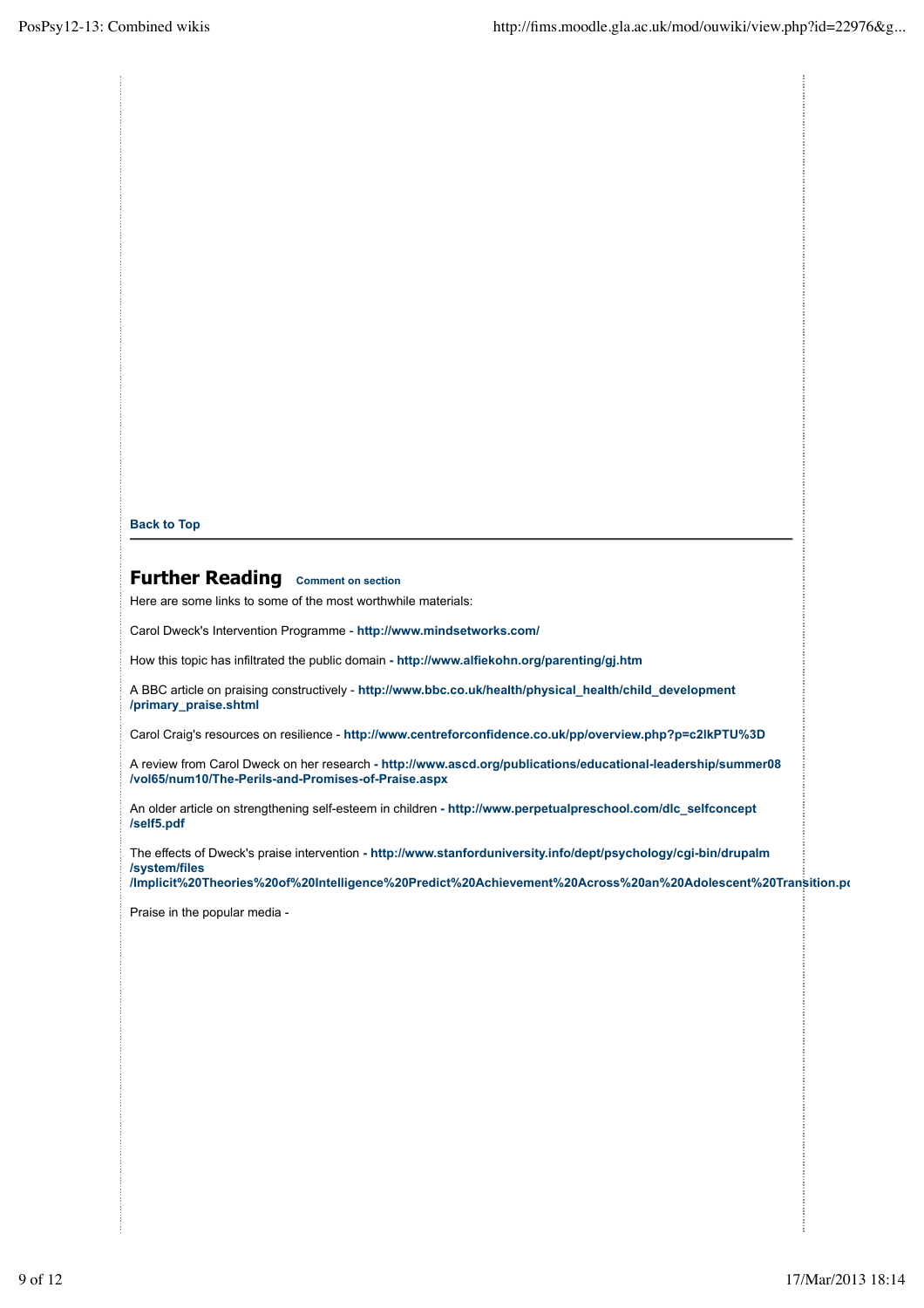#### **Back to Top**

#### **References**

Ainsworth, M. D. S., Blehar, M. C., Waters, E., & Wall, S. (1979). *Patterns of attachment: A psychological study of the strange situation* . Lawrence Erlbaum.

Baumeister, R. F., & Tice, D. M. (1985). Self ‐ esteem and responses to success and failure: Subsequent performance and intrinsic motivation. *Journal of Personality*, *53*(3), 450-467.

Baumeister, R.F., Hutton, D.G., Cairns, K.J. (1990). Negative Effects of Praise In Skilled Performance. Basic and Applied Social Psychology, 11(2), 131-148.

Baumeister, R. F., Campbell, J. D., Krueger, J. I., & Vohs, K. D. (2003). Does high self-esteem cause better performance, interpersonal success, happiness, or healthier lifestyles?*Psychological science in the public interest*, *4*(1), 1-44.

Blackwell, L. S., Trzesniewski, K. H., & Dweck, C. S. (2007). Implicit theories of intelligence predict achievement across an adolescent transition: A longitudinal study and an intervention.*Child development*, *78*(1), 246-263.

Brophy, J.E. "Teacher Praise: A Functional Analysis." *Review of Educational Research 51*(1) (1981): 5-32.

Carnegie, D. (1964). How to win friends and influence people. New York: Simon & Schuster.

Challen,A., Noden, P.,West, A. & Machin,S. (2011) UK Resilience Program Evaluation: Final Report, Department of Education

Christopher, J. (1999) Situating Psychological Well-Being: Exploring the Cultural Roots of Its Theory and Research. *Journal of Counseling and Development*, 77, pp. 141-152.

Connor, K., Davidson, J. and Lee, L. (2003). Spirituality, Resilience, and Anger in Survivors of Violent Trauma: A Community Survey. *Journal of Traumatic Stress*, 16, (5), pp. 487-494.

Coutu, D. L. (2002). How resilience works. *Harvard Business Review*, 80(5), 46-56.

Davidson L, Rakfeldt J, & Strauss JS. (2010). The roots of the recovery movement in psychiatry: Lessons learned. London: Wiley-Blackwell.

Delin, C.R & Baumeister, R.F. (1994). Praise: More Than Just Social Reinforcement. Journal for the Theory of Social Behaviour, 24(3), 219-241.

Dumont, M., & Provost, M. A. (1999). Resilience in adolescents: Protective role of social support, coping strategies, self-esteem, and social activities on experience of stress and depression. *Journal of youth and adolescence* , *28* (3), 343-363.

Dweck, C. S. (1999) *Self Theories: Their Role in Motivation, Personality, and Development .* Hove: Psychology Press, Taylor and Francis Group

Emmons, R., and Kneezel, T. (2005) Giving Gratitude: Spiritual and Religious Correlates of Gratitude. Journal of Psychology and Christianity, 24 (2), p.140-48.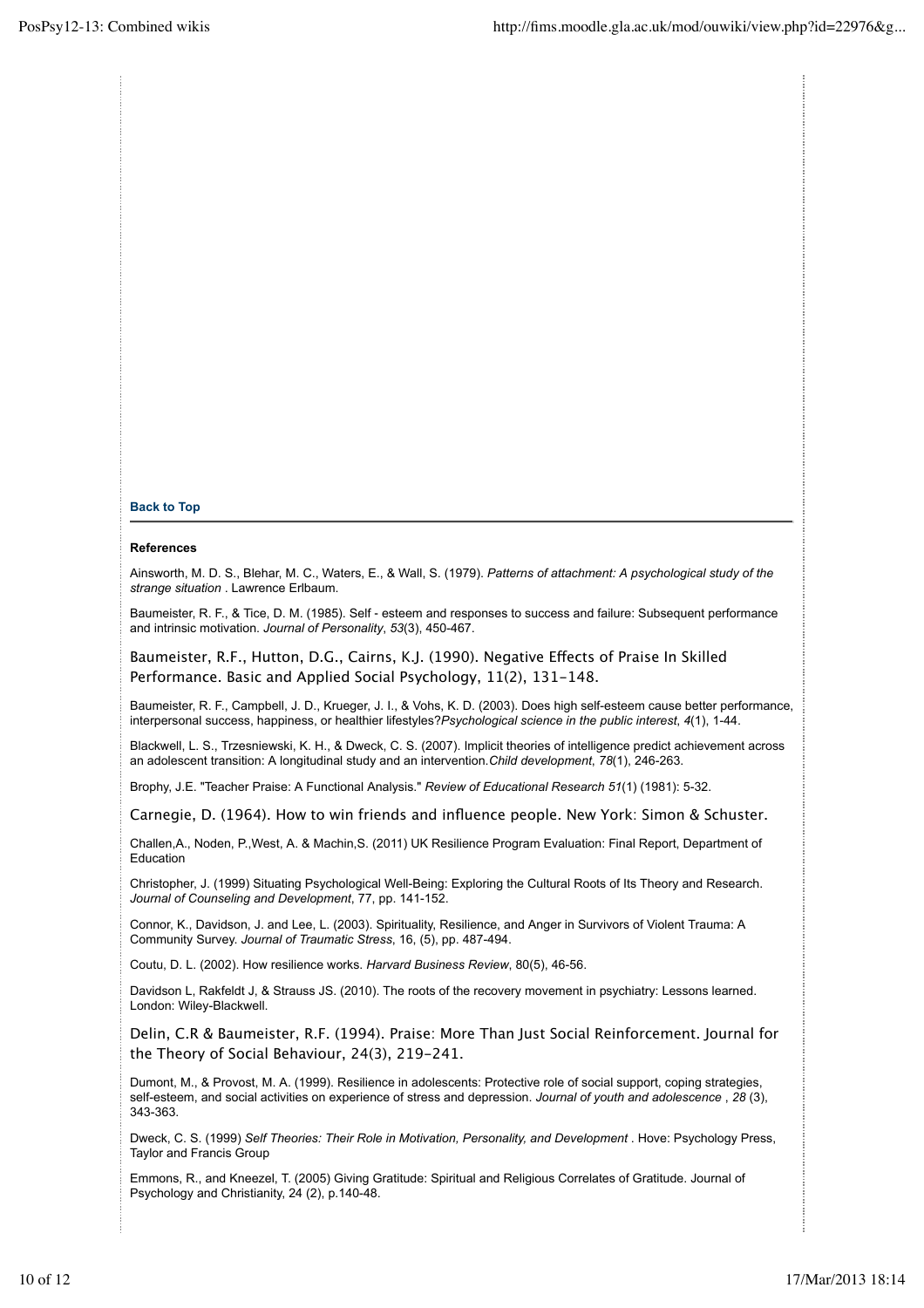Eylon, Y., & Heyd, D. (2008). Flattery\*. *Philosophy and Phenomenological Research*, *77*(3), 685-704.

Felson, R. B., & Zielinski, M. A. (1989). Children's self-esteem and parental support. *Journal of Marriage and the Family*, 727-735.

Furnham . A., Chamorro-Premuzic , T., McDougall , F., (2002) Personality, cognitive ability, and beliefs about intelligence as predictors of academic performance, Learning and Individual Differences, 14(1), 47-64

Ginott, H. G. (1965). Between parent and child. New York: Macmillan

Good, C., Aronson, J., & Inzlicht, M. (2003). Improving adolescents' standardized test performance: An intervention to reduce the effects of stereotype threat. *Journal of Applied Developmental Psychology*, *24*(6), 645-662.

Grant, A. M., & Schwartz, B. (2011). Too Much of a Good Thing The Challenge and Opportunity of the Inverted U. *Perspectives on Psychological Science*, *6*(1), 61-76.

Grusec, J. E. (1991). Socializing concern for others in the home. *Developmental Psychology* , *27* (2), 338.

**Comment on section**

Jones ,B. D, Wilkins , J.L.M, Long ,M.H Wang F., (2012) Testing a motivational model of achievement: How students' mathematical beliefs and interests are related to their achievement , *European Journal of Psychology of Educatio n , 27 (1) 1-20*

Kohn, A. (2001). Five reasons to stop saying, "good job!". Young Children, 56(5), 24–30.

Mangels, J. A., Butterfield, B., Lamb, J., Good, C., & Dweck, C. S. (2006). Why do beliefs about intelligence influence learning success? A social cognitive neuroscience model. *Social cognitive and affective neuroscience*, *1*(2), 75-86.

Masten, A. S. (2001). Ordinary magic: Resilience processes in development. American psychologist, 56(3), 227.

Mueller, C. M., & Dweck, C. S. (1998). Praise for intelligence can undermine children's motivation and performance. *Journal of personality and social psychology*, *75*(1), 33.

Powell, D. S., Batsche, C. J., Ferro, J., Fox, L., & Dunlap, G. (1997). A Strength-Based Approach in Support of Multi-Risk Families Principles and Issues. *Topics in Early Childhood Special Education*, *17*(1), 1-26.

Rowe, M. B. (1974). Relation of wait - time and rewards to the development of language, logic, and fate control: Part II -Rewards. *Journal of Research in Science Teaching* , *11* (4), 291-308.

Rutter, M. (1985). Resilience in the Face of Adversity: Protective Factors and Resistance to Psychiatric Disorder. *British Journal of Psychiatry*, 147, p.598-611.

Ryff, C. (1989). Happiness is everything or is it? Explorations on the meaning of psychological well-being. *Journal of Personality and Social Psychology*, 57, pp. 1069-1081.

Seligman, M. E., & Csikszentmihalyi, M. (2000). Positive psychology: an introduction. American Psychologist; American Psychologist, 55(1), 5.

Sherkat, D. and Reed, M. (1992). The effects of religion and social support on self-esteem and depression among the suddenly bereaved. *Social Indicators Research*, 26 (3), pp. 259-275.

Swinson, J., and M. Cording. 2003. Assertive discipline in a school for pupils with emotional and behavioural difficulties. British Journal of Special Education 29, no 2: 72–5.

Twenge, J., (2006) Generation Me: Why Today's Young Americans Are More Confident, Assertive, Entitled--and More Miserable than Ever Before, Free Press, New York

Twenge, J. M., & Campbell, S. M. (2008). Generational differences in psychological traits and their impact on the workplace. *Journal of Managerial Psychology* , *23* (8), 862-877.

Waaktaar, T., Christie, H. J., Borge, A. I. H., & Torgersen, S. (2004). How can young people's resilience be enhanced? Experiences from a clinical intervention project. *Clinical Child Psychology and Psychiatry*, *9*(2), 167-183

Ungar, M. (2008). Resilience across cultures. *British Journal of Social Work*, 38, pp. 218-235.

Zimmerman, E. H., & Zimmerman, J. (1962). The alteration of behavior in a special classroom